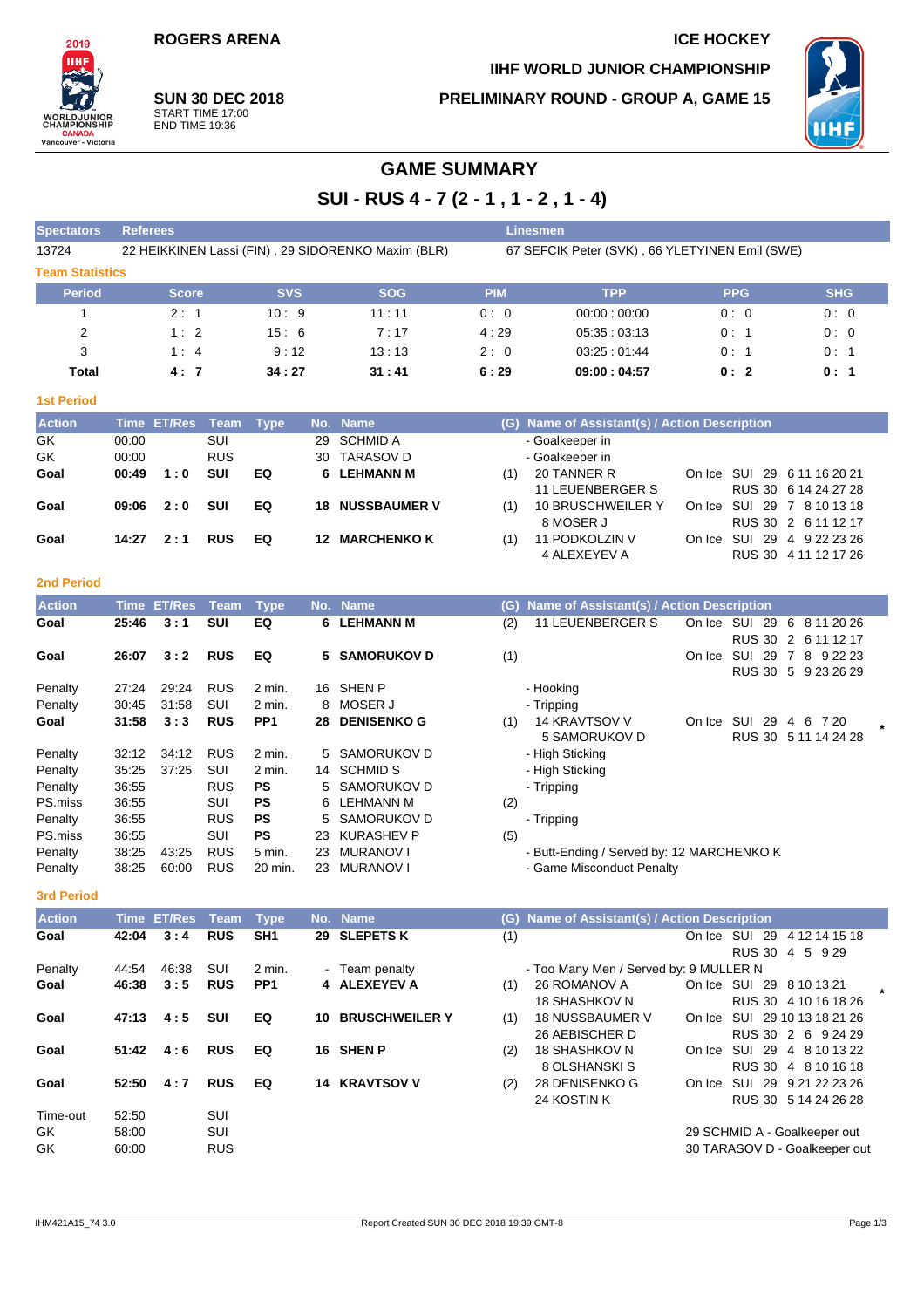2019 **TIHE WORLD JUNI**<br>CHAMPIONSI

**CANADA**<br>Vancouver - Victoria

# **SUN 30 DEC 2018**

START TIME 17:00 END TIME 19:36

# **IIHF WORLD JUNIOR CHAMPIONSHIP**

## **PRELIMINARY ROUND - GROUP A, GAME 15**



#### **Goalkeeper Records**

### **Team : SUI - Switzerland Team : RUS - Russia**

| No. Name            |    | SOG SVS | <b>MIP</b> | No. Name           | SOG SVS |    | <b>MIP</b> |
|---------------------|----|---------|------------|--------------------|---------|----|------------|
| 29 SCHMID Akira     | 41 | 34      | 58:00      | 30 TARASOV Danil   | 31      | 27 | 60:00      |
| 30 HOLLENSTEIN Luca |    |         |            | 20 KOCHETKOV Pyotr |         |    |            |

### **Game Statistics**

|              |       | Team : SUI (red)               |          |                |                |                |              |          |                   |             |                      |                |                |                |       |                |                |   |                |                    |    |      |
|--------------|-------|--------------------------------|----------|----------------|----------------|----------------|--------------|----------|-------------------|-------------|----------------------|----------------|----------------|----------------|-------|----------------|----------------|---|----------------|--------------------|----|------|
|              |       | Head Coach: WOHLWEND Christian |          |                |                |                |              |          |                   |             | <b>Shots on Goal</b> |                |                |                |       | Time on Ice    |                |   |                |                    |    |      |
|              |       | No. Pos. Name                  | G.       | $\mathbf{A}$   | P.             |                |              |          | PIM FO+ FO- FO+/- | FO%         |                      | $\overline{2}$ |                | 3 OT TS        | $+/-$ |                | $\overline{2}$ | 3 | $\overline{O}$ | <b>TOT SHF AVG</b> |    |      |
|              | 4 D   | le COULTRE Simon               | 0        | 0              | $\Omega$       | 0              | 0            | 0        | 0                 | 0.00        | 0                    | 0              | $\overline{2}$ | 2              | $-3$  |                | 6:40 7:49 7:46 |   |                | 22:15              | 40 | 0:33 |
|              | 9 F   | <b>MULLER Nicolas</b>          | 0        | $\Omega$       | $\Omega$       | $\Omega$       | $\Omega$     | $\Omega$ | 0                 | 0.00        | 1                    | $\mathbf 0$    | 1              | $\overline{2}$ | $-3$  |                | 6:54 8:28 7:55 |   |                | 23:17              | 28 | 0:49 |
| 22 F         |       | EGGENBERGER Nando +C           | 0        | 0              | $\Omega$       | $\Omega$       | 0            | $\Omega$ | 0                 | 0.00        | 1                    | 2              |                | 4              | $-4$  |                | 7:00 8:38 6:45 |   |                | 22:23              | 28 | 0:47 |
| 23 F         |       | KURASHEV Philipp +A            | 0        | 0              | $\Omega$       | $\Omega$       | 6            | 13       | $-7$              | 31.58       | $\overline{2}$       | 0              |                | 3              | $-3$  | 6:08 9:17 7:21 |                |   |                | 22:46              | 27 | 0:50 |
| 26 D         |       | <b>AEBISCHER David</b>         | 0        | 1              | 1              | $\Omega$       | 0            | $\Omega$ | 0                 | 0.00        | $\Omega$             | 0              | $\Omega$       | 0              | 0     |                | 5:57 4:56 6:08 |   |                | 17:01              | 33 | 0:30 |
| 10 F         |       | <b>BRUSCHWEILER Yannick</b>    | 1        | 1              | 2              | 0              | 0            | 0        | 0                 | 0.00        | 0                    | 0              | 2              | 2              | $+1$  |                | 5:00 2:47 6:32 |   |                | 14:19              | 20 | 0:42 |
| 13 F         |       | <b>SIGRIST Justin</b>          | 0        | $\Omega$       | $\Omega$       | $\Omega$       | 6            | 8        | $-2$              | 42.86       | $\mathbf{1}$         | 0              | 0              | $\mathbf{1}$   | $+1$  |                | 5:56 2:42 6:34 |   |                | 15:12              | 21 | 0:43 |
| 16 D         |       | GROSS Nico +A                  | 0        | 0              | $\Omega$       | 0              | 0            | $\Omega$ | $\Omega$          | 0.00        | 0                    | 0              | $\Omega$       | 0              | $+1$  |                | 6:11 1:12 3:41 |   |                | 11:04              | 20 | 0:33 |
| 18 F         |       | <b>NUSSBAUMER Valentin</b>     |          | 1              | $\overline{2}$ | 0              | 0            | 1        | $-1$              | 0.00        | $\mathbf{1}$         | 0              | 0              |                | $+1$  |                | 4:50 4:20 4:12 |   |                | 13:22              | 18 | 0:44 |
| 21 D         |       | <b>BERNITim</b>                | 0        | 0              | 0              | 0              | 0            | $\Omega$ | $\Omega$          | 0.00        | $\mathbf 0$          | $\overline{2}$ | 1              | 3              | $+1$  | 8:11 9:54 8:46 |                |   |                | 26:51              | 32 | 0:50 |
|              | 7 D   | <b>BURGER Gianluca</b>         | 0        | 0              | 0              | 0              | 0            | 0        | 0                 | 0.00        |                      | 0              | 1              | 2              | 0     |                | 3:59 4:47 4:22 |   |                | 13:08              | 26 | 0:30 |
|              | 8 D   | <b>MOSER Janis</b>             | 0        | 1              | 1              | 2              | 0            | $\Omega$ | 0                 | 0.00        | 2                    | 0              | 1              | 3              | 0     |                | 5:31 3:41 7:10 |   |                | 16:22              | 28 | 0:35 |
| 12 F         |       | <b>GERBER Jeremi</b>           | 0        | 0              | $\Omega$       | 0              | 0            | $\Omega$ | 0                 | 0.00        | 0                    | 0              | $\Omega$       | $\Omega$       | $-1$  |                | 4:23 3:28 1:16 |   |                | 9:07               | 10 | 0:54 |
| 14 F         |       | <b>SCHMID Sandro</b>           | 0        | 0              | $\Omega$       | $\overline{2}$ | 3            | 3        | 0                 | 50.00       | 0                    | 0              | 0              | 0              | $-1$  | 4:22 3:29 1:10 |                |   |                | 9:01               | 11 | 0:49 |
| 15 F         |       | <b>VERBOON Matthew</b>         | $\Omega$ | 0              | $\Omega$       | 0              | 0            | $\Omega$ | 0                 | 0.00        | $\Omega$             | 1              | 0              |                | $-1$  | 4:30 4:28 1:09 |                |   |                | 10:07              | 11 | 0:55 |
|              | 6 F   | LEHMANN Marco (BP)             | 2        | 0              | 2              | 0              | 0            | 0        | $\Omega$          | 0.00        |                      | 2              | 1              | 4              | $+2$  | 3:10 3:53 5:22 |                |   |                | 12:25              | 17 | 0:43 |
| 11 F         |       | <b>LEUENBERGER Sven</b>        | $\Omega$ | $\overline{2}$ | 2              | $\Omega$       | $\mathbf{1}$ | 3        | $-2$              | 25.00       | 0                    | 0              | 2              | 2              | $+2$  | 4:18 6:40 9:44 |                |   |                | 20:42              | 25 | 0:49 |
| 19 D         |       | <b>BARANDUN Davyd</b>          | 0        | 0              | $\Omega$       | 0              | 0            | 0        | $\Omega$          | 0.00        | 1                    | 0              | $\Omega$       | 1              | 0     |                | 2:56 2:05 0:36 |   |                | 5:37               | 10 | 0:33 |
| 20 F         |       | <b>TANNER Ramon</b>            | 0        | 1              | 1              | $\Omega$       | 3            | 4        | -1                | 42.86       | 0                    | 0              | $\Omega$       | 0              | $+2$  | 3:42 4:02 6:06 |                |   |                | 13:50              | 19 | 0:43 |
|              | 29 GK | <b>SCHMID Akira</b>            | 0        | 0              | 0              | $\Omega$       |              |          |                   |             | 0                    | $\Omega$       | $\Omega$       | 0              |       |                |                |   |                |                    |    |      |
|              | 30 GK | <b>HOLLENSTEIN Luca</b>        | 0        | $\mathbf 0$    | 0              | 0              |              |          |                   |             | $\Omega$             | 0              | $\Omega$       | 0              |       |                |                |   |                |                    |    |      |
| <b>Total</b> |       |                                | 4        | $\overline{7}$ | 11             | 4              | 19           | 32       |                   | $-13$ 37.25 | 11                   | $\overline{7}$ | 13             | 31             |       |                |                |   |                |                    |    |      |

## **Team : RUS (white)**

|       | $1$ vani $1.1$ vvv $(1.11)$ |                           |          |                |                |             |                 |          |                   |          |                |                |                |          |          |                |                |   |           |                |    |            |
|-------|-----------------------------|---------------------------|----------|----------------|----------------|-------------|-----------------|----------|-------------------|----------|----------------|----------------|----------------|----------|----------|----------------|----------------|---|-----------|----------------|----|------------|
|       |                             | Head Coach: BRAGIN Valeri |          |                |                |             |                 |          |                   |          |                |                | Shots on Goal  |          |          | Time on Ice    |                |   |           |                |    |            |
|       |                             | No. Pos. Name             | G.       | $\mathbf{A}$   | P.             |             |                 |          | PIM FO+ FO- FO+/- | FO%      |                | $\overline{2}$ |                | 3 OT TS  | $+/-$    |                | $\overline{2}$ | 3 | <b>OT</b> | <b>TOT SHF</b> |    | <b>AVG</b> |
| 2 D   |                             | <b>ZHURAVLYOV Danil</b>   | 0        | 0              | $\Omega$       | 0           | $\Omega$        | 0        | 0                 | 0.00     | 0              | $\mathbf{1}$   | $\Omega$       | 1        | $-3$     | 6:06           | 7:03 6:41      |   |           | 19:50          | 25 | 0:47       |
| 6 D   |                             | MOROZOV Ilya              | 0        | 0              | $\Omega$       | $\Omega$    | 0               | 0        | $\Omega$          | 0.00     | $\Omega$       | $\Omega$       | $\Omega$       | $\Omega$ | $-4$     |                | 6:55 8:32 8:19 |   |           | 23:46          | 26 | 0:54       |
| 9 F   |                             | <b>GALIMOV Artyom</b>     | 0        | 0              | 0              | 0           | 16              | 4        | 12                | 80.00    | 0              | 0              | $\Omega$       | 0        | $+1$     |                | 4:37 6:15 7:04 |   |           | 17:56          | 25 | 0:43       |
| 23 F  |                             | <b>MURANOV</b> Ivan       | 0        | 0              | 0              | 25          | $\Omega$        | 0        | $\Omega$          | 0.00     | 0              | 0              | 0              | 0        | $+1$     |                | 5:16 3:42 0:00 |   |           | 8:58           | 11 | 0:48       |
| 29 F  |                             | <b>SLEPETS Kirill</b>     |          | 0              |                | 0           | 0               | $\Omega$ | 0                 | 0.00     | 2              | 2              | $\overline{2}$ | 6        | $+1$     |                | 4:59 7:34 7:12 |   |           | 19:45          | 24 | 0:49       |
| 5 D   |                             | SAMORUKOV Dmitri +A       |          | 1              | $\overline{2}$ | 2           | 0               | 0        | 0                 | 0.00     | 0              | 4              | 0              | 4        | $+3$     | 6:28 7:56 6:57 |                |   |           | 21:21          | 26 | 0:49       |
| 14 F  |                             | KRAVTSOV Vitali +A        |          | 1              | $\overline{2}$ | $\Omega$    | 4               | 8        | -4                | 33.33    | 1              | 3              | 3              | 7        | $\Omega$ |                | 6:49 7:16 5:30 |   |           | 19:35          | 22 | 0:53       |
| 24 F  |                             | KOSTIN Klim +C            | 0        | 1              |                | $\Omega$    | $\Omega$        | 0        | $\Omega$          | 0.00     | $\Omega$       | 1              | $\Omega$       |          | -1       |                | 6:21 7:57 8:20 |   |           | 22:38          | 24 | 0:56       |
| 27 D  |                             | <b>RUBINCHIK Mark</b>     | 0        | 0              | $\mathbf 0$    | 0           | 0               | 0        | $\Omega$          | 0.00     | 0              | 0              | 0              | 0        | $-1$     |                | 2:17 0:00 0:00 |   |           | 2:17           | 3  | 0:45       |
| 28 F  |                             | <b>DENISENKO Grigori</b>  |          | 1              | $\overline{2}$ | 0           |                 | $\Omega$ |                   | 1 100.00 | 1.             | 2              | 3              | 6        | 0        |                | 6:26 7:16 5:31 |   |           | 19:13          | 20 | 0:57       |
| 4 D   |                             | <b>ALEXEYEV Alexander</b> | 1.       | 1              | 2              | 0           | 0               | 0        | $\Omega$          | 0.00     | 0              | 0              | 2              | 2        | $+3$     | 6:44 5:24 6:17 |                |   |           | 18:25          | 25 | 0:44       |
| 10 F  |                             | STARKOV Stepan            | 0        | 0              | $\mathbf 0$    | 0           | 0               | 0        | 0                 | 0.00     | $\overline{2}$ | 0              | $\Omega$       | 2        | $+1$     |                | 3:50 1:52 3:19 |   |           | 9:01           | 15 | 0:36       |
| 16 F  |                             | <b>SHEN Pavel</b>         |          | 0              | 1              | 2           | 9               | 2        |                   | 81.82    | 1              | 0              | -1             | 2        | $+1$     |                | 3:39 5:06 5:13 |   |           | 13:58          | 21 | 0:39       |
| 18 F  |                             | <b>SHASHKOV Nikita</b>    | 0        | $\overline{2}$ | $\overline{2}$ | $\Omega$    | 0               | 0        | 0                 | 0.00     | 1              | 1              | $\Omega$       | 2        | $+1$     |                | 3:58 5:02 4:05 |   |           | 13:05          | 21 | 0:37       |
| 26 D  |                             | ROMANOV Alexander         | 0        | 1              | 1              | $\Omega$    | 0               | 0        | $\Omega$          | 0.00     | 1              | 2              | -1             | 4        | $+3$     |                | 7:00 5:34 7:41 |   |           | 20:15          | 27 | 0:45       |
| 8 D   |                             | <b>OLSHANSKI Saveli</b>   | 0        | 1              |                | 0           | 0               | 0        | 0                 | 0.00     | 0              | 1              | 1              | 2        | $+1$     |                | 4:22 2:54 3:16 |   |           | 10:32          | 17 | 0:37       |
| 11 F  |                             | PODKOLZIN Vasili          | 0        | 1              | 1              | $\mathbf 0$ | 0               | 0        | $\Omega$          | 0.00     | $\Omega$       | 0              | $\Omega$       | 0        | $-1$     |                | 4:23 3:24 5:01 |   |           | 12:48          | 18 | 0:42       |
| 12 F  |                             | <b>MARCHENKO Kirill</b>   |          | 0              | 1              | $\Omega$    | 0               | 0        | $\Omega$          | 0.00     | $\mathbf{1}$   | 0              | $\Omega$       |          | -1       |                | 4:45 0:39 3:00 |   |           | 8:24           | 13 | 0:38       |
| 17 F  |                             | MOROZOV Ivan              | 0        | 0              | 0              | $\mathbf 0$ | $\overline{2}$  | 5        | $-3$              | 28.57    |                | 0              | $\Omega$       |          | -1       |                | 4:56 1:40 2:58 |   |           | 9:34           | 13 | 0:44       |
| 20 GK |                             | <b>KOCHETKOV Pyotr</b>    | $\Omega$ | 0              | 0              | $\Omega$    |                 |          |                   |          | 0              | 0              | $\Omega$       | $\Omega$ |          |                |                |   |           |                |    |            |
| 30 GK |                             | TARASOV Danil (BP)        | $\Omega$ | $\mathbf{0}$   | $\overline{0}$ | 0           |                 |          |                   |          | 0              | $\Omega$       | $\Omega$       | 0        |          |                |                |   |           |                |    |            |
| Total |                             |                           |          | 7 10 17        |                | 29          | $32\phantom{a}$ | 19       |                   | 13 62.75 | 11             | 17 13          |                | 41       |          |                |                |   |           |                |    |            |